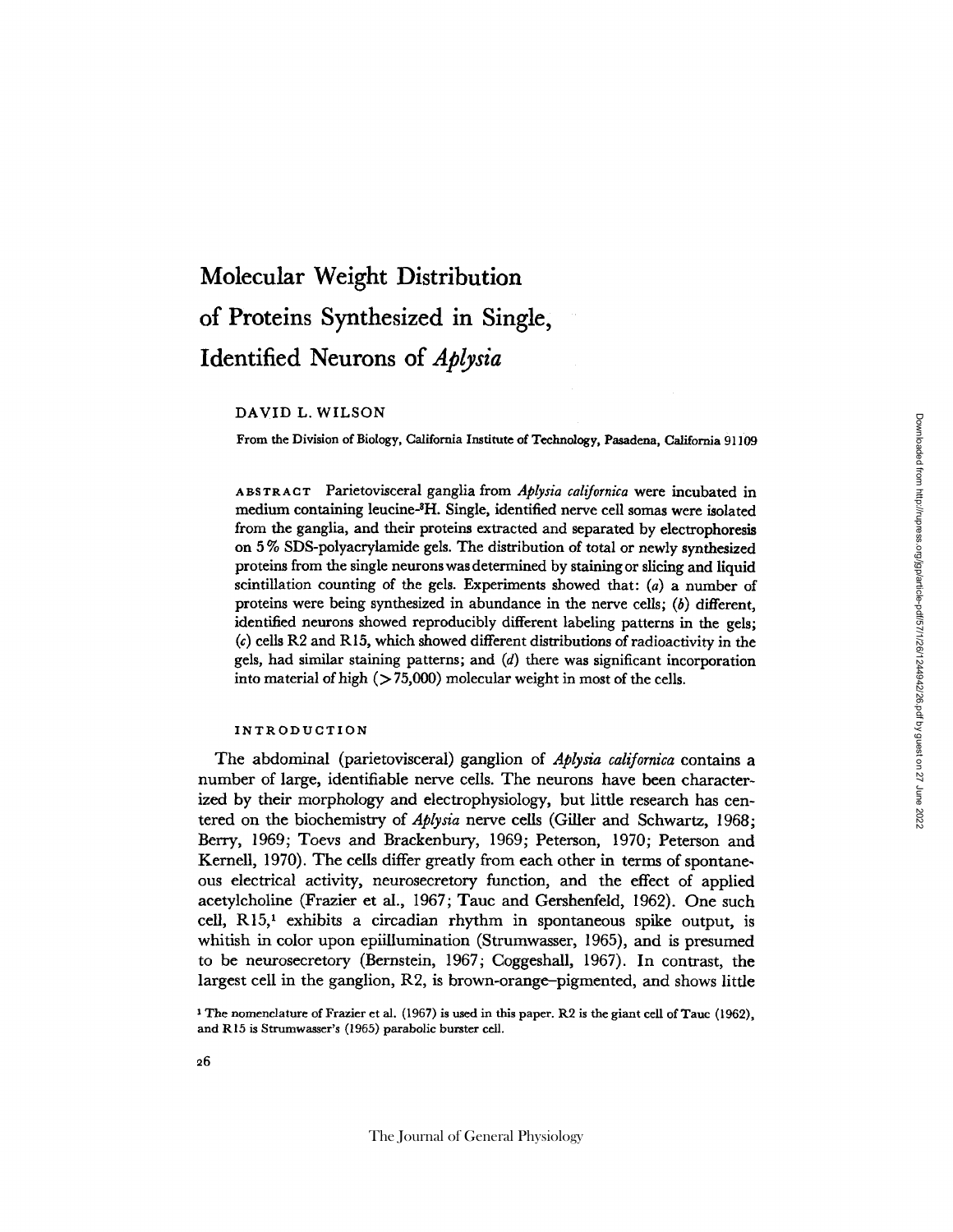**spontaneous electrical activity** (Frazier et al., 1967). Because these nerve cells are large (up to  $\frac{1}{2}$  mm in diameter), identifiable, and have different properties, they are promising candidates for biochemical studies of single nerve cells.

In this paper, results are presented of studies of amino acid incorporation in single neurons. Isolated abdominal ganglia of *Aplysia* were incubated in a defined medium containing radioactive amino acid. Single nerve cell somas were removed and their proteins were extracted and analyzed by polyacrylamide gel electrophoresis in the presence of the anionic detergent sodium dodecyl sulfate (SDS).

The experiments presented here were designed to form a foundation for determining whether correlations between nervous function and protein synthesis exist. A knowledge of what proteins, if any, are synthesized in response to neuronal functioning will be required to understand the role of proteins in such complex processes as memory and learning.

## **MATERIALS AND METHODS**

*1. Animal*

The gastropod mollusc, *Aplysia californica,* obtained from Pacific Biomarine Supply Co., Venice, Calif., was used throughout these experiments. Animals were maintained, unfed, in a circulating seawater system of 1,500 gal at 14°C under 12:12 LD light conditions. During the dark period red fluorescent lamps were on, but red light has been shown by Strumwasser (personal communication) not to influence the circadian locomotor rhythm. Each animal was weighed before use, and its reproductive tract weight (sexual maturity) was obtained after dissection.

## *2. Ganglion Labeling*

Each abdominal ganglion was dissected from *Aplysia* with pleurovisceral connectives left long, rinsed in filtered seawater, and incubated for 4 hr or overnight (16-21 hr) at  $14^{\circ}$ C in 2.5 ml of the following medium (mm): 460 NaCl, 10.4 KCl, 11 CaCl<sub>2</sub>,  $55 \text{ MgCl}_2$ ,  $0.20$  sodium phosphate buffer (pH 7.8),  $2.4 \text{ NaHCO}_8$ ,  $1\%$  glucose,  $25$  $\mu\mathrm{Ci}$  L-leucine-4 , 5- $^3\mathrm{H}$  (New England Nuclear Corp., Boston, Mass., 30–50 Ci/mmole), vitamins, and amino acids. The vitamins and amino acids were obtained from Microbiological Associates, Bethesda, Md., and are those used for Eagle's (1959) minimum essential medium (MEM). L-Glutamine was used at 29 mg/liter ( $\frac{1}{10}$  MEM concentration), the other essential amino acids at  $\frac{1}{60}$  MEM concentration (*L*-leucine at 1.05 mg/liter, giving 8.5  $\times$  10<sup>6</sup> cpm/ $\mu$ g leucine), and nonessential amino acids at  $\frac{1}{5}$  the concentration recommended by Microbiological Associates. The medium, minus label, was adjusted to pH 7.7 with 1  $\mu$  NaOH, filtered (Millipore 0.22  $\mu$  filter), and stored frozen until use. Tests of electrophysiological activity indicate that neurons show normal action potentials and synaptic activity in the above medium.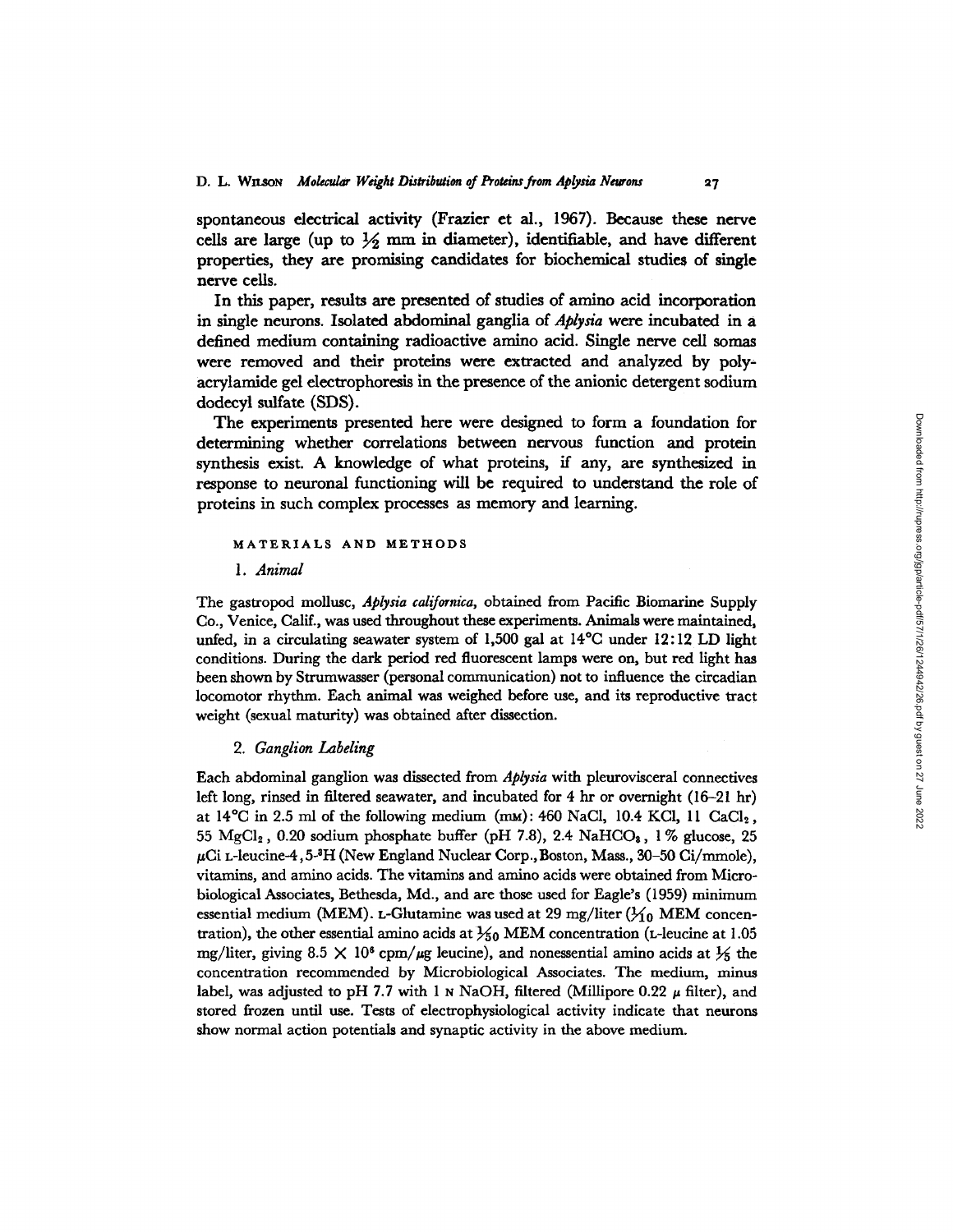#### *3. Single Cell Dissection (After Strumwasser, Personal Communication)*

The ganglion was transferred to a dissecting dish containing filtered seawater at 18- 20 0C, and the nerve trunks were pinned down. While viewing through a dissecting microscope, a small slit was made in the ganglion sheath, above the nerve cell of interest, using small iridectomy scissors and No. 5 Dumoxel tweezers (A. Dumont and Sons, Switzerland). The nerve cell was gently forced through the sheath. After removing any contaminating nerve cells, the nerve cell soma was plucked at its base with tweezers and transferred to a small test tube immersed in the seawater bath. The tube was taken from the bath, and upon removing the tweezers, the cell was released and trapped in the tube by surface tension. The cell was transferred to a glass grinding dish (depression slide) by micropipette. SDS-sample buffer  $(1 \text{ m} \text{ urea}, 10\%)$ glycerol, 0.0015% bromphenol blue, 0.1% sodium dodecyl sulfate, 1% 2-mercaptoethanol, and 0.01 M sodium phosphate buffer, pH 7.2) was added, and the cell was ground with a glass rod. The sample (final volume of  $20-25 \mu$ ) was frozen until use  $(1-10 \text{ days})$ .

# *4. Sample Treatment*

After thawing, samples were heated to 65°C for 10-15 min, and centrifuged at 20,000 g for 10 min in I ml conical centrifuge tubes. The heating step minimizes aggregation (Burgess and Denhardt, 1969). Over 75 % of nerve cell protein (Lowry et al., 1951) and TCA-precipitable counts was in the supernatant.

## *5. SDS-Polyacrylamide Gel Electrophoresis*

The gel solutions and general procedure for polyacrylamide gel electrophoresis were those of Shapiro et al. (1967), Ornstein (1964), and Davis (1964) with the following modifications: gel tubes were acid-washed,  $100 \mu l$  microsampling pipettes (Corning No. 7099S) cut to 9 cm length. A short length of tubing at the bottom of the gel tube allowed clamping during hardening of the gel solution. The gel solution was drawn into the tube to 6 cm height (about 100  $\mu$ l volume of the 5 % gel solution). Water was added to the top surface of the hardening gel with a  $25 \mu$ l micropipette either by draining down the side of the gel tube or by layering water just above the gel surface and gently removing the trapped air bubble by drawing it off. Just before use, the water layer (and any unpolymerized gel solution) was removed by inserting an empty micropipette tojust above the surface of the gel and "injecting" air, thereby forcing water out of the top of the tube where it was absorbed onto tissue paper. After sample and covering buffer (0.1 M sodium phosphate, pH 7.2, with 0.1 % SDS) had been applied, the gels were subjected to electrophoresis (sample migration towards anode) at a constant voltage of 20 v for 4.5 hr or 30 v for 3 hr.

#### *6. Staining*

After electrophoresis, the gel was extruded from the tube with a tight-fitting plunger. The gels were stained in a filtered (Whatman No. 1), 0.25 % solution of Coomassie Brilliant Blue in methanol:acetic acid:water (5:1:5) overnight. The gels were deDownloaded from http://rupress.org/jgp/article-pdf/57/1/26/124942/26.pdf by guest on 27 June 2022 Downloaded from http://rupress.org/jgp/article-pdf/57/1/26/1244942/26.pdf by guest on 27 June 2022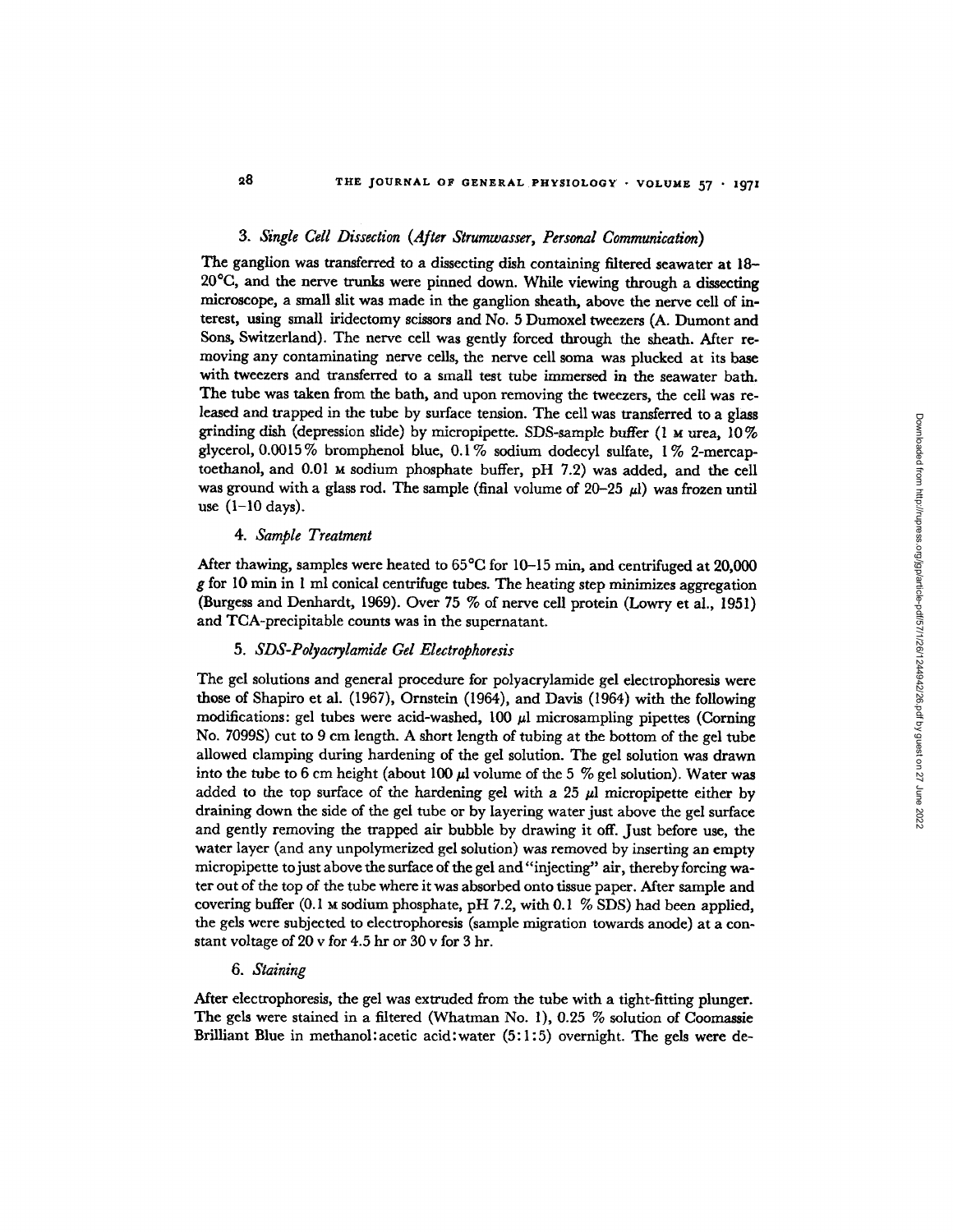stained in 7.5 % acetic acid, 5 % methanol for 24 hr, and were placed in a narrow trough for scanning with a Joyce, Loebl and Co. (Gateshead, England) microdensitometer.

## *7. Radioactive Gel Counting*

More than 90 % of the TCA-precipitable counts in the sample entered the gel during electrophoresis. As discussed below, significant, unincorporated leucine-'H is present only in the top three or four gel slices. Gels which were to be counted were not stained. Instead, the gel was extruded  $1\frac{1}{4}$  mm at a time from its tube with a tight-fitting plunger, sliced, and placed in 3 or 5 ml of counting fluid. The counting fluid contained, per liter of toluene, 42 ml Liquifluor (New England Nuclear Corp.), 100 ml NCS (Nuclear Chicago solubilizer, Des Plaines, Ill.), and 20 ml 4 м NH<sub>4</sub>OH

The apparatus used to extrude and slice the gels, and the counting fluid are described in detail elsewhere (Ward et al., 1970). Virtually all counts were released from the gel slices and counted at 38 % efficiency in a Beckman LS200 liquid scintillation counter.

#### RESULTS

#### *1. Gel Staining*

Single R2 and R15 nerve cell extracts were layered on SDS polyacrylamide gels and stained with Coomassie Brilliant Blue after electrophoresis. Fig 1 shows microdensitometer tracings of two of the gel patterns. R2, the largest cell in the ganglion, contains about 7  $\mu$ g of protein (200–400 g animals; Giller and Schwartz, 1968). Despite the morphological and electrophysiological differences between R2 and R15, the staining patterns of proteins from the two cells are similar.

The migration of known (marker) proteins was used to calibrate the gels according to molecular weight (Shapiro et al., 1967; Weber and Osborn, 1969). As expected, protein migration relative to the bromphenol blue tracking dye was a function of the log of molecular weight (mol wt). Below about 10,000 mol wt, however, I found that the relationship no longer holds: insulin polypeptides (5,000 mol wt) and bacitracin (1,450 mol wt) both migrate at a rate corresponding to about 10,000 mol wt. There thus appears to be a piling-up of low molecular weight polypeptides in front of the tracking dye in the gels.

The marker proteins also give an indication of the resolving power in the gels (Fig. 1). Resolution can be increased by running the proteins further in the gels.

The small amount of stained material in the gels below about 25,000 mol wt could be due to a relative absence of low molecular weight material in the nerve cells, but could also result from a loss of such polypeptides during staining and destaining.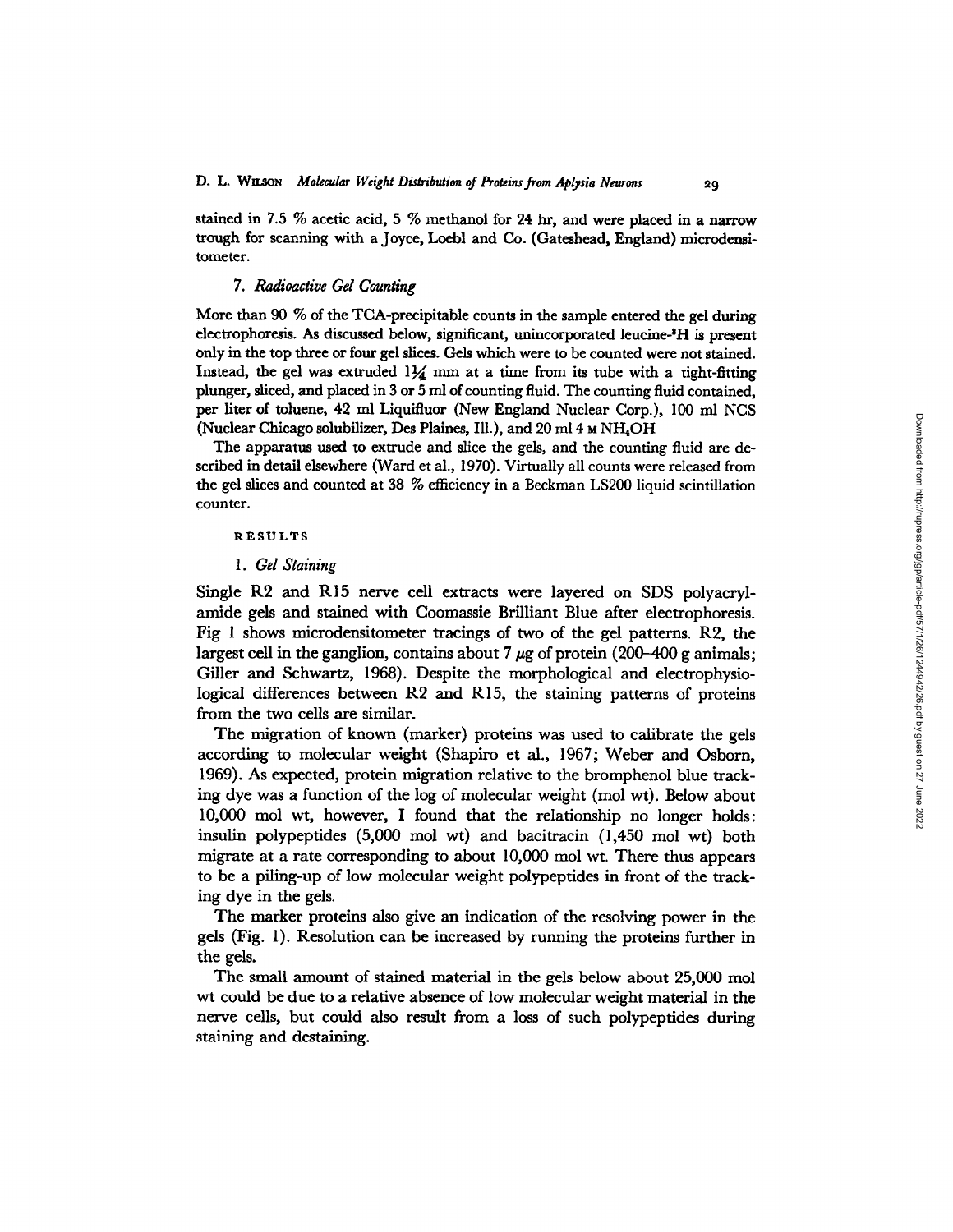

**FIGURE** 1. Coomassie Blue staining pattern of proteins from a single R2 and R15 nerve cell soma. Nerve cell extract preparation, SDS-polyacrylamide gel electrophoresis, and microdensitometer tracing as described in Materials and Methods. Protein molecular weight calibration of the gels is described in the text. Also shown, as an indication of the resolution of protein species in the gels, is the staining pattern of two marker proteins. 2.5  $\mu$ g each of bovine albumin (67,000 mol wt) and ovalbumin (45,000 mol wt) in SDSsample buffer were stained and traced after electrophoresis as described in Materials and Methods. The marker proteins were obtained from Mann Research Laboratories, New York.

# *2. Gel Labeling Patterns*

Protein synthesis in the single neurons was studied by incubating the abdominal ganglion in media containing leucine-<sup>3</sup>H prior to single-cell dissection. The nerve cell extract was then layered on SDS-polyacrylamide gels, which were sliced and counted after electrophoresis. Typical patterns of label distribution for cell R2 after incubation of ganglia in leucine-3H are shown in Fig. 2 (a-d). The presence of radioactivity throughout the gel suggests, not surprisingly, that a number of proteins are being synthesized in quantity by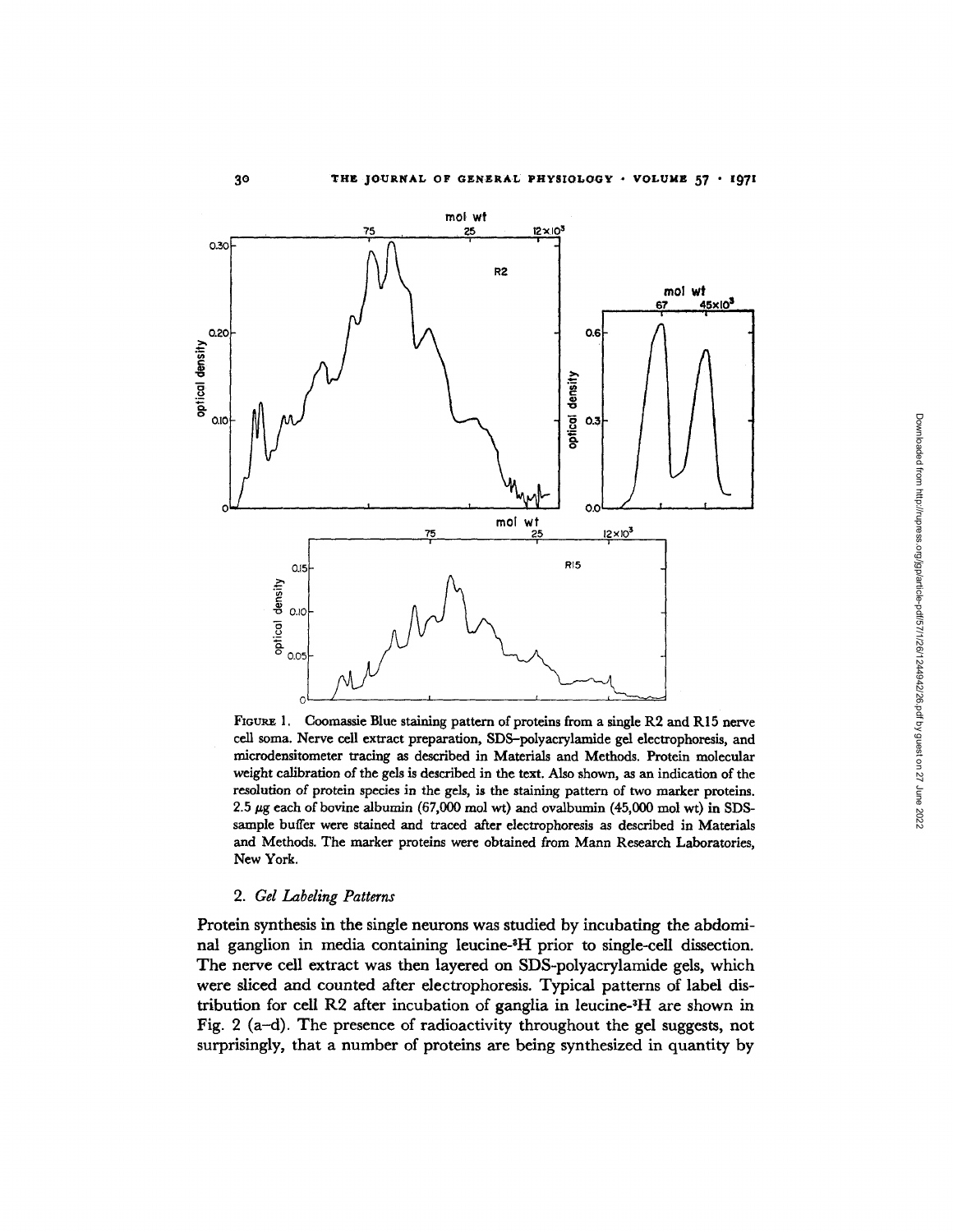this cell. A few general observations can be made about the R2 patterns: (a) there exists relatively little leucine-'H-containing protein with molecular weight under 10,000; *(b)* there is considerable labeled material corresponding to high molecular weight protein species in the gels; *(c)* incorporation patterns at 4 and 19-20 hr are relatively similar.

There are control experiments which support points *b* and *c* above. Discussed below is an experiment with puromycin which supports point *b.* Next there is a discussion of control experiments concerning unincorporated leucine-SH, glial cell contamination, and the effects of ganglion isolation which indicate that gel pattern similarity at 4 and 20 hr (point *c)* is not an experimental artifact. Further support for point  $c$  comes from the different patterns obtained for other ganglion neurons.

Concerning point *b,* the label in the gels corresponding to proteins with molecular weight greater than 75,000 could be large polypeptide chains, but could also be aggregated chains or polypeptides attached to other structures which are not broken apart by the extract treatment. There is some evidence that they are, in fact, single, large polypeptides. Fig. 3 shows that the R2 incorporation pattern is considerably altered if incorporation takes place in the presence of puromycin. Puromycin is an inhibitor of protein synthesis which causes premature release of growing polypeptides from ribosomes, resulting in the formation of peptidyl-puromycin (Nathans, 1964; Allen and Zamecnik, 1962). Therefore, the decreased amount of label migrating at higher molecular weight is expected, since the longer a polypeptide (normally) is, the greater the chance of premature termination. The absence of significant label in gel slices corresponding to higher molecular weights (other than the free leucine-<sup>3</sup>H counts) suggests that the high molecular weight material present in normal R2 extracts does not represent smaller peptides which are part of incompletely dissociated complexes.

It is not known why leucine incorporation is only reduced to  $23\%$  despite the high levels of puromycin which were used. Low permeability, through connective tissue and cells, could be a partial cause of the incomplete inhibition. Especially because of the high concentration of puromycin used, there are reservations concerning the above interpretation of the experiment: some secondary mode of action of puromycin might inhibit aggregation. In addition, there is no independent evidence that high molecular weight polypeptides are more sensitive to puromycin in *Aplysia.*

Concerning point  $\epsilon$  above, the similarity of gel patterns at 4 and 20 hr is surprising. Not only would differences in half-life of various protein species result in an altered pattern, but also, since only the soma of the neuron is being examined, protein species which are selectively transported down the axon should produce changed patterns. (Transport out of the soma could eliminate some of the labeled bands.) It is possible that synthesis for shorter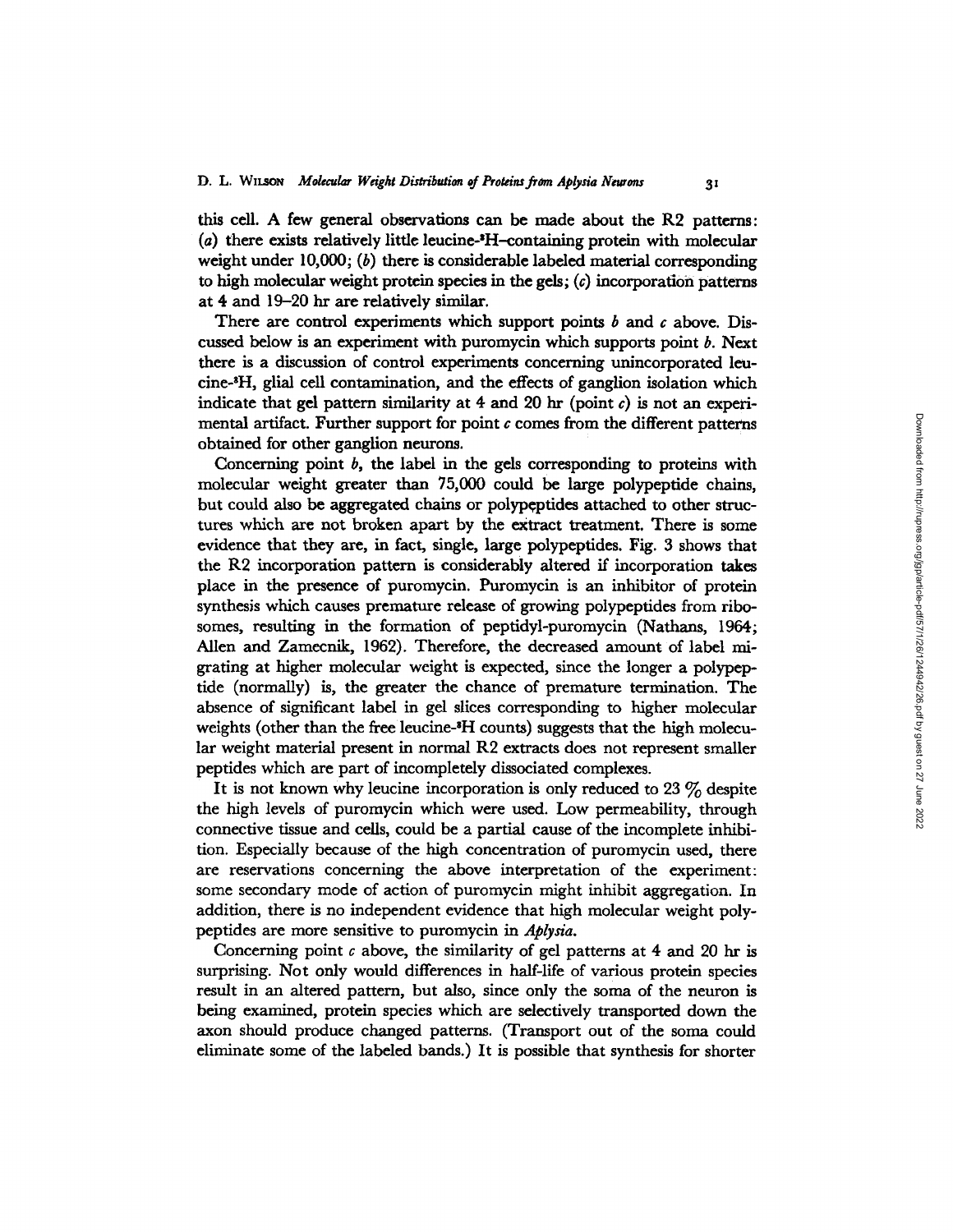

FIGURE 2

or longer periods of time would be necessary to show such changes. Thus, incubation for shorter periods might increase the amount of label in some bands because the corresponding proteins had not yet been transported down the axon.

There is unincorporated leucine-<sup>3</sup>H in the neuron extracts, but it cannot account for the similar patterns at 4 and 20 hr. Fig. 4 indicates that unincorporated leucine-<sup>3</sup>H is found in significant quantity only in the top three or four gel slices. The amount of leucine in the top few slices indicates the maximum distortion of labeling patterns which leucine-8H could cause. It is not surprising that leucine does not migrate far into the gel. The running pH of 7.2 is above the isoelectric point for leucine ( $pI = 5.98$ ), but the basic ionization constant for leucine of 9.60 implies that only about 1 leucine molecule in 250 carries a net charge at pH 7.2 (calculated using the Henderson-Hasselbach equation).

Additional support for the notion that leucine and other small, labeled molecules do not alter the gel patterns significantly comes from the following experiment: an R2 extract was run on a gel which was then fixed and stained prior to slicing and counting. Small, unfixed molecules will have diffused out of the gel before counting. The resulting label pattern was not greatly changed. (Similarly, the label pattern for R 15 does not change greatly after such a procedure.) Nevertheless, the procedure of staining and tracing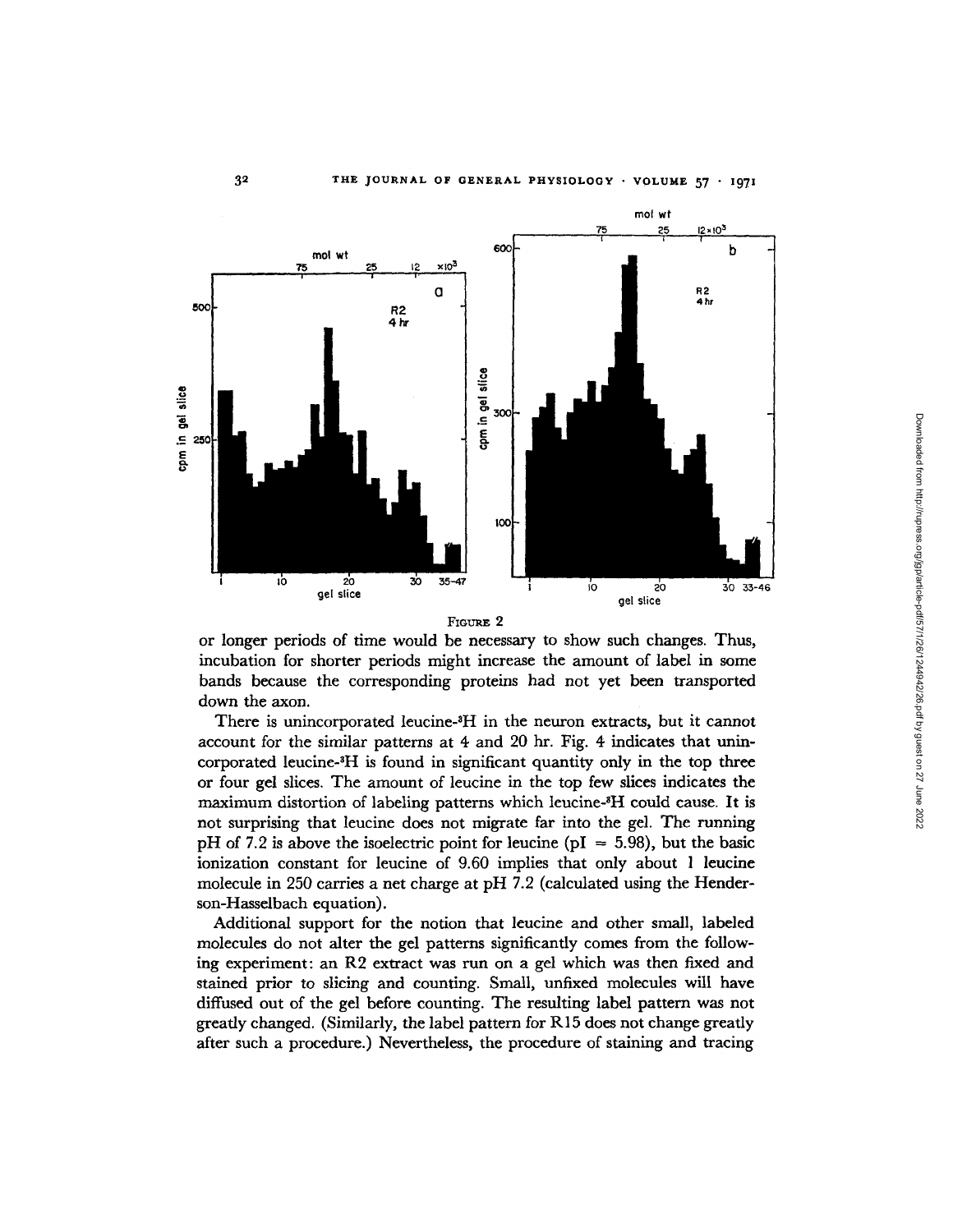

#### FIouRE 2 *continued*

FiouRE 2. Gel pattern from labeled R2 somas. Gel-labeling patterns from extracts of single R2 cell bodies obtained after ganglion incubation in leucine-3H-containing medium for 4 hr (a, b), 19 hr (c), and 20 hr (d). 8.5  $\times$  10<sup>6</sup> cpm = 1  $\mu$ g L-leucine. A gel slice is 13{ mm in length. A portion of the gels, in front of the tracking dye, was extruded and counted as a single piece; its length is indicated by the corresponding number of gel slices. Protein molecular weight calibration, as determined by migration relative to the bromphenol blue tracking dye, is indicated. 45 cpm background was subtracted.

the gels before slicing and counting was not followed routinely because of the possibility of selective loss of some polypeptides during the fixing and staining process.

There is a layer of glial cells around the cell soma of R2. Similar patterns at 4 and 20 hr could result if most protein synthesis were found to occur in this layer. Such a finding would be surprising because of the relatively small mass of the glial cells. In addition, radioautographic evidence of Strumwasser (1967) shows that this is not the case for some abdominal ganglion neurons.

In order to control for the effects of ganglion removal from the animal (cut nerves, incubation medium effects, etc.), leucine-3H injections into whole animals were performed. Subsequently the abdominal ganglion was removed, and single cells were dissected and extracts prepared for electrophoresis. Fig. 5 shows the resulting pattern for an R2 cell. Incorporated counts were low. One difficulty was the rapid excretion of label from the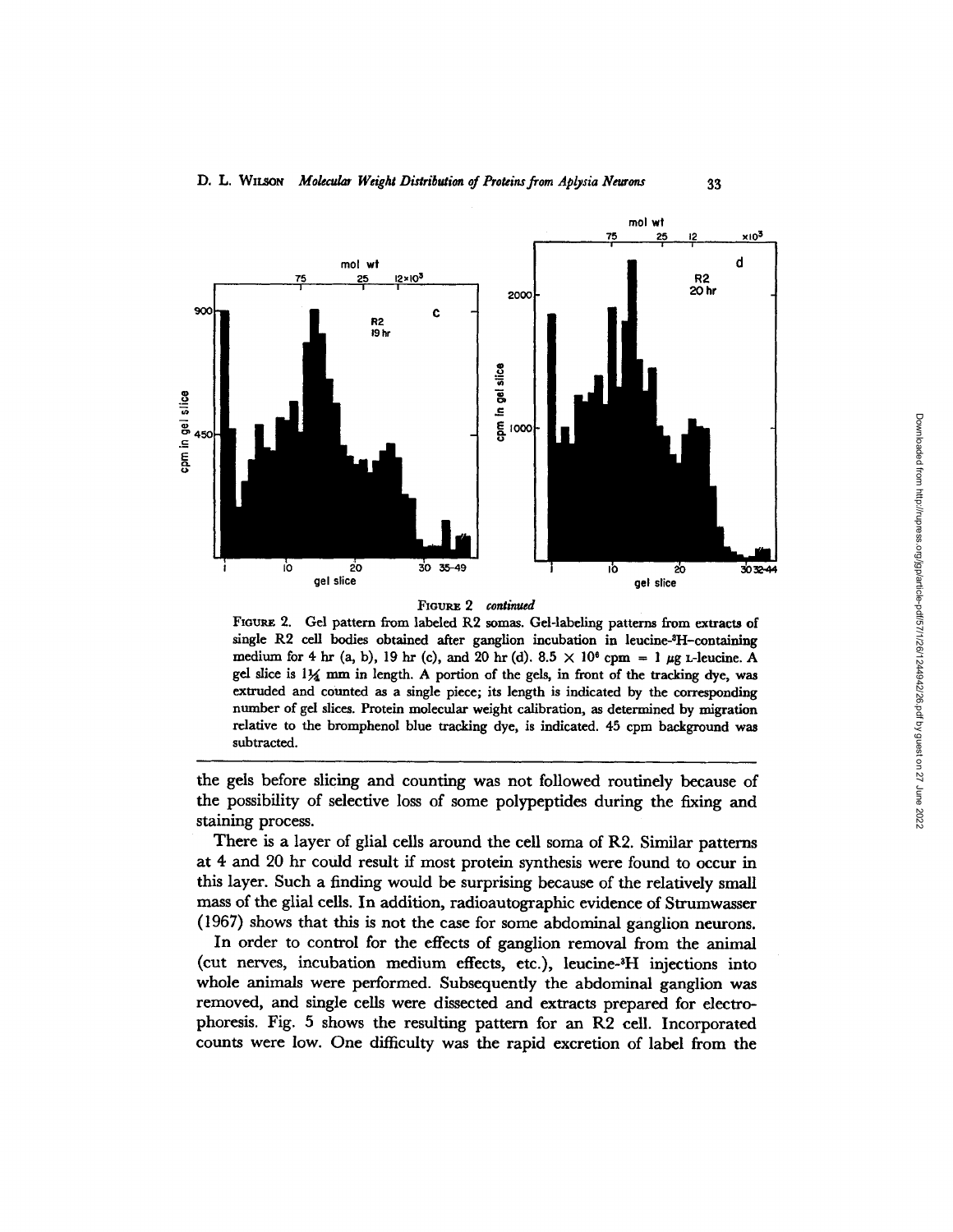

FiouRE 3. Effect of puromycin on R2 gel-labeling pattern. The *Aplysia* ganglion was preincubated for 2 hr in filtered seawater containing 1 mg/ml puromycin, and incubated in medium containing  $l$  mg/ml puromycin for  $19\frac{1}{2}$  hr. Otherwise, details as in caption to Fig. 2 and in Materials and Methods.



FIGURE 4. Unincorporated leucine-3H migration in the gels. An unlabeled R2 neuron extract was mixed with 0.4  $\mu$ Ci leucine-<sup>3</sup>H before electrophoresis. Less than 30% of the leucine-SH entered the gel, and half of that was in the top three slices. 70% of the leucine-<sup>3</sup>H was recovered from the buffer in the gel tube above the gel. See caption to Fig. 2 and Materials and Methods for details.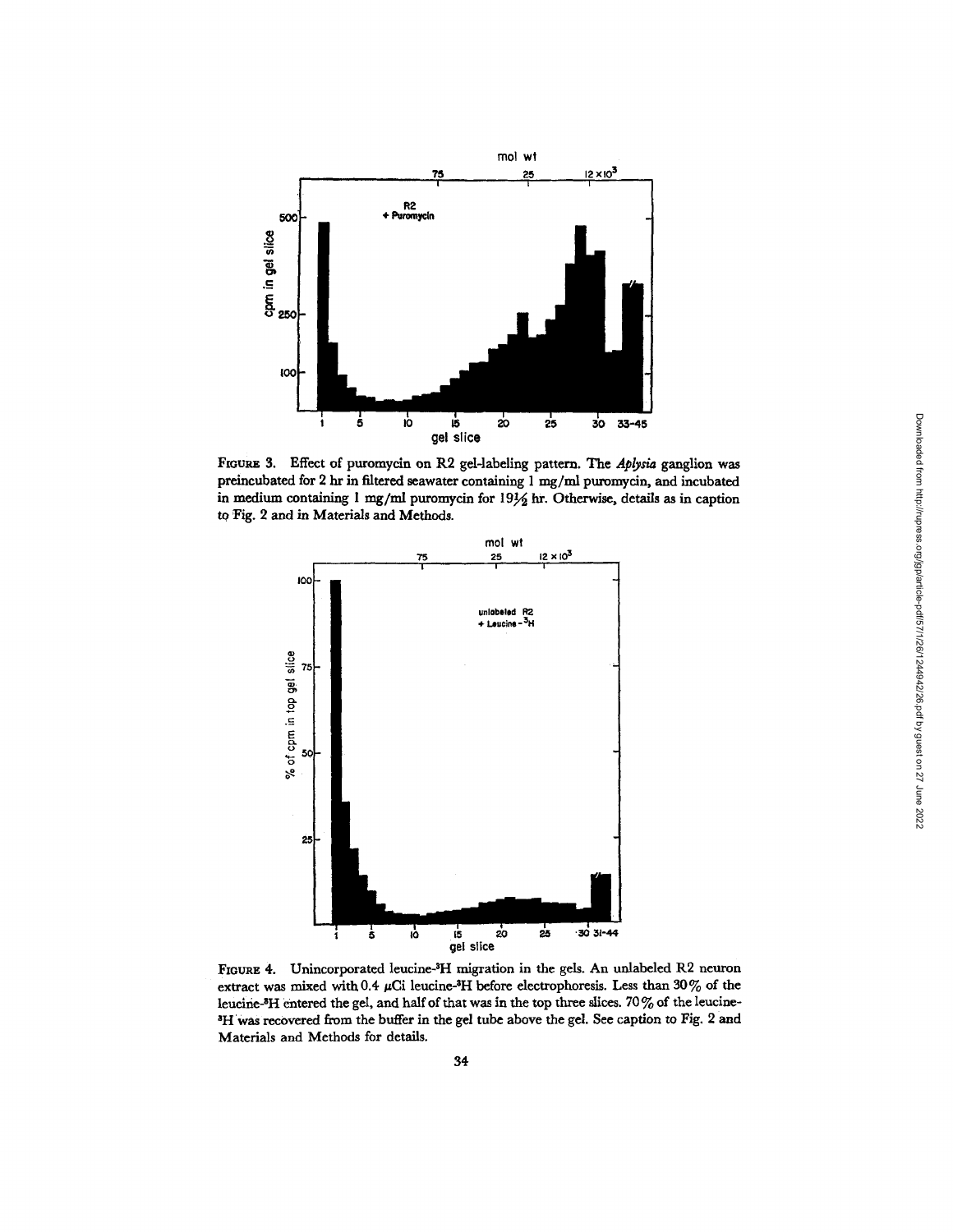

FIGURE 5. R2-gel-labeling pattern obtained after whole animal labeling. SDS-polyacrylamide gel-labeling pattern for the extract of an R2 neuron obtained from an *Aplysia* which had been injected with 200  $\mu$ Ci of L-leucine-3H-4,5 (58 Ci/mmole) at 11 and 23 hr before sacrifice. The 0.20 ml of label in 0.01 M HC1 was neutralized with 0.020 ml of 0.1 M NaOH before injection into the haemocoel through the anterior third of the foot. See caption to Fig. 2 and Materials and Methods for details.

animals: 3 hr after injection of leucine- ${}^{3}H$  (or uridine- ${}^{3}H$ ) into the blood cavity of *Aplysia,* 80-90 % of the label was in the aquarium seawater. There are, at least, no radical differences between the R2 pattern in Fig. 5 and that obtained after incubation of the isolated ganglion.

After 20 hr incubation of left pedal and pleural ganglia, the left pleural giant cell (LGC; Hughes and Tauc, 1963) has a gel-labeling pattern indistinguishable from that for R2. The LGC and R2 are considered to be symmetrical cells: they are similar in size, coloration, electrical activity, and axon distribution.

At least two large, left-side neurons (precise identification has not been made, but the cells are in the area of L6 and L7) have gel-labeling patterns similar to that for R2.

The gel-labeling pattern obtained for R15 is significantly different from that for R2 (Fig. 6 [a-d]). As with R2, however, incorporation patterns at 4 and 17-21 hr are similar.

Fig. 7 (a, b) shows gel-labeling patterns for cells R14 and L11. R14 is a slow pacer (about 2 spikes/min) and is thought to be neurosecretory, while L11 is a fast pacer (2/sec; Frazier et al., 1967). The pattern shown for R14 is not always observed: other R14 cells show a pattern more similar to that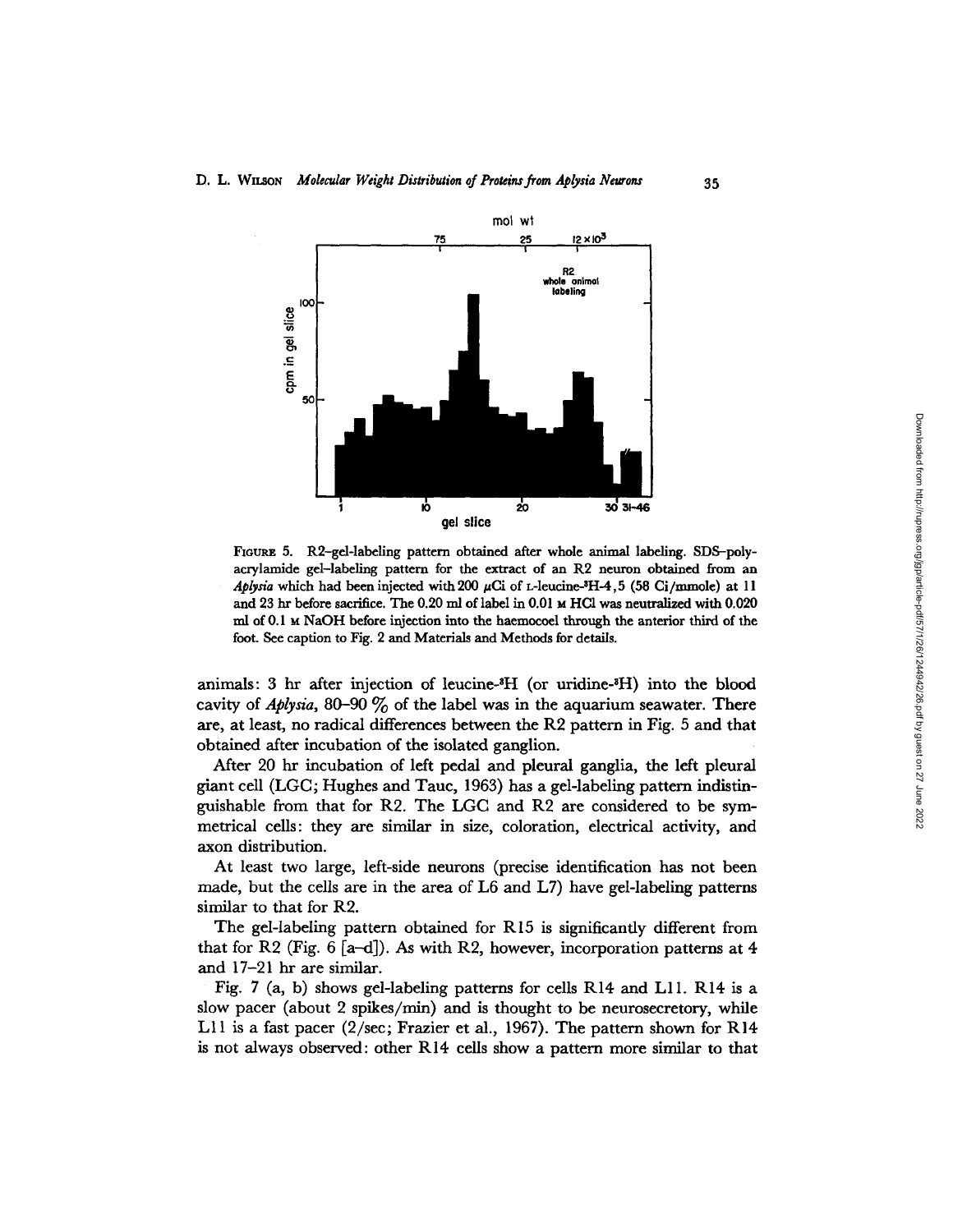

of R15. Since R14 is fragile and difficult to isolate intact, variation in the pattern of R14 may be caused by damage occurring during cell isolation.

A summary of incorporation data obtained for the various neurons is shown in Table I. A comparison of incorporation at 4 and at 16-21 hr suggests that incorporation is roughly linear for R2 and R15. Also shown, as one measure of differences in patterns of radioactivity between the neurons, is the ratio of counts in the gel corresponding to about 60,000 mol wt (three slices) to the counts at about the 12,000 mol wt position (three slices). R2 and R15 are significantly different by this criterion. As shown, ganglion incubation in the presence of cycloheximide, a protein synthesis inhibitor in mammalian cells (Ennis and Lubin, 1964), could reduce radioactivity in the gels by 80 to 90 $\%$ . For unknown reasons, cycloheximide was not always so effective in blocking leucine incorporation. Even at the high level of 200  $\mu$ g/ml, some experiments showed synthesis rates as high as 50  $\%$  of normal.

## DISCUSSION

The experiments presented in this paper were designed to form the groundwork for the eventual determination of what proteins are required in the greatest abundance by nerve cells, and whether there are specific proteins whose synthesis is correlated with electrical activity in neurons. The following results were obtained: (a) The leucine- ${}^{3}H$  incorporation patterns for R2 and R15 were quite dissimilar. Thus, different neurons in the same ganglion can be synthesizing proteins at different rates, if not different proteins. *(b)* For both R2 and R15 there was no significant difference between 4 and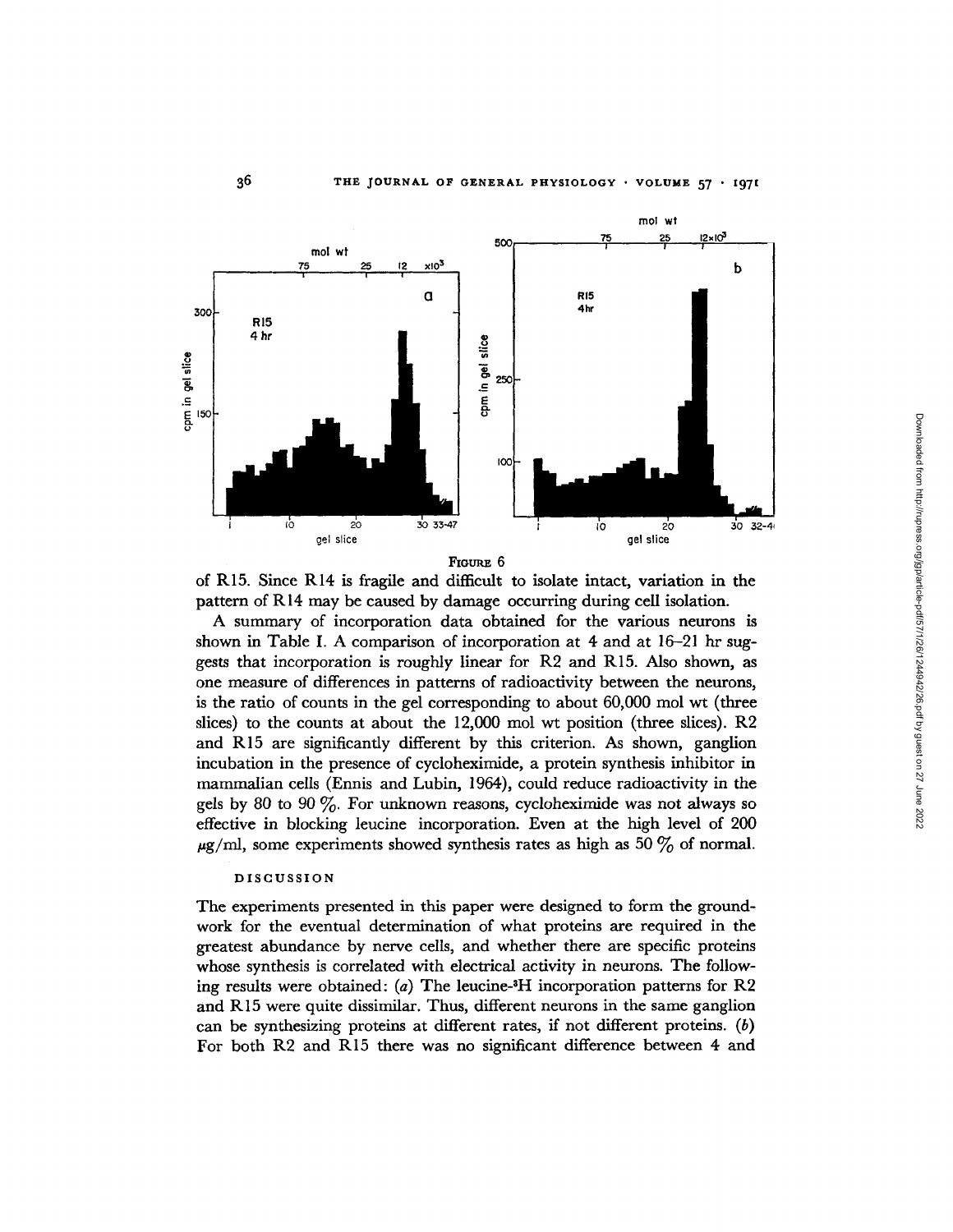

FIGuRE *6 continued*

FIGuRE 6. Gel pattern from labeled R15 somas. SDS-polyacrylamide gel-labeling patterns from extracts of single R15 neuron cell bodies obtained after ganglion incubation in leucine-3 H-containing medium for 4 hr (a, b), 17 hr (c), and 21 hr (d). Details are described in Materials and Methods and caption to Fig. 2.

16-21 hr labeling patterns. Total incorporation of leucine was greater after 16-21 hr, but the ratio of counts at various gel positions was not significantly different from the 4 hr values. However, the variance among cells labeled for the same period was surprisingly large (Table I), and could have masked some differences. Such variance could have been due to experimental technique (cell damage during isolation or contamination with smaller neurons). Alternatively, there are numerous differences between animals which could contribute to the state of the neurons. Variables which do not singly account for differences in total incorporation or  $60 \text{ K}: 12 \text{ K}$  label ratios between different R2 cells (or R15 cells) include animal size (animals weighed from 150 to 400 g), number of days in the laboratory, degree of starvation, and sexual maturity (reproductive tract weights ranged from 0.08 to 2.0 g. Strumwasser et al. (1969) discuss the relation between tract weight and sexual maturity).  $(c)$  There was significant incorporation into high  $($  > 75,000) molecular weight material. *(d)* A number of proteins are synthesized in abundance in most of the single nerve cells.

There are, however, a number of complicating factors:  $(a)$  Only the somas of the nerve cells are obtained. Any *(b)* synthesized proteins which are trans-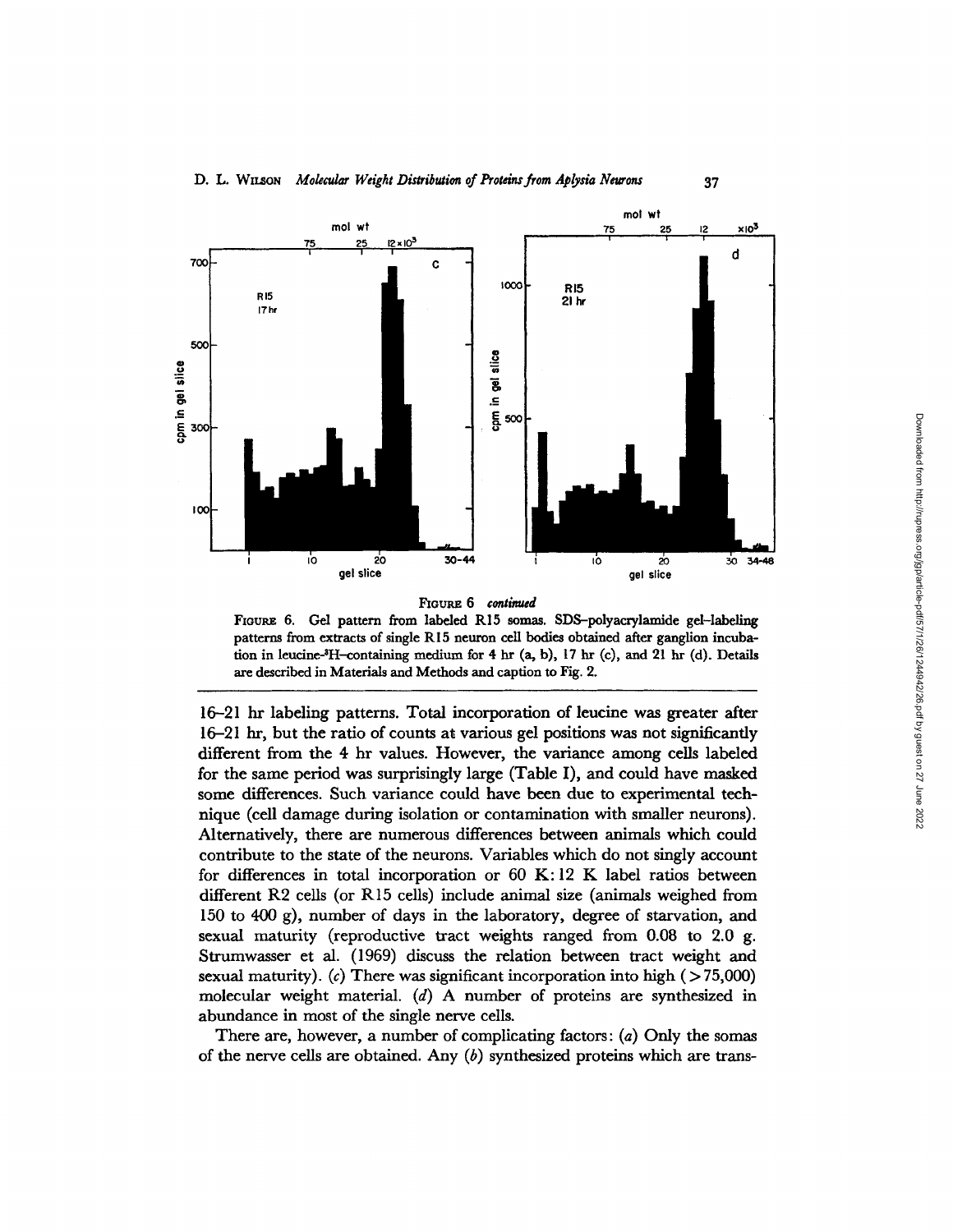

FIGURE 7. R14 and LI gel-labeling patterns. SDS-polyacrylamide gel-labeling patterns from extracts of single R14 (a) and LI I (b) cell somas obtained after ganglion incubation in medium containing leucine-3H for 4 and 19 hr, respectively. Details are described in Materials and Methods and caption to Fig. 2.

| <b>TABLE I</b>                         |  |  |  |  |  |  |  |  |  |
|----------------------------------------|--|--|--|--|--|--|--|--|--|
| SUMMARY OF DATA FOR R2 AND R15 NEURONS |  |  |  |  |  |  |  |  |  |

| Cell           | Incorporation time | Leucine-'H in gel* | 60 K:12 K ratiot | No. of cells |
|----------------|--------------------|--------------------|------------------|--------------|
|                | hr                 | mug                |                  |              |
| R <sub>2</sub> | 4                  | $0.47 + 0.29$      | $2.3 \pm 0.8$    | 6            |
|                | $16 - 21$          | $2.5 \pm 1.3$      | $2.0 \pm 0.6$    | 7            |
|                | 19                 | $0.27$ \$          |                  |              |
| <b>R</b> 15    | 4                  | $0.25 \pm 0.13$    | $0.40 + 0.16$    | 4            |
|                | $16 - 21$          | $1.0 \pm 0.2$      | $0.45 + 0.15$    | 4            |
|                | 18                 | $0.09$ \$          |                  |              |

\* Amount in gel  $\pm$  sample standard deviation. The counts in the top three gel slices were not included.

 $\ddagger$  Ratio of counts in three gel slices at about 60,000 mol wt to counts in three gel slices at about 12,000 mol wt  $\pm$  sample standard deviation.

§ Ganglia were preincubated for 2 hr in filtered seawater containing 200  $\mu$ g/ml cycloheximide, and the incorporation medium also contained 200  $\mu$ g/ml cycloheximide.

ported down the axons are lost. *(b)* A contaminating layer of glial cells deeply invaginates the surface of the neurons. There is, however, radioautographic evidence indicating that glial cells are not the site of most leucine incorporation at 4 hr (Strumwasser, 1967). (c) Because of pool effects and permeability Downloaded from http://rupress.org/jgp/article-pdf/57/1/26/1244942/26.pdf by guest on 27 June 2022 Downloaded from http://rupress.org/jgp/article-pdf/57/1/26/1244942/26.pdf by guest on 27 June 2022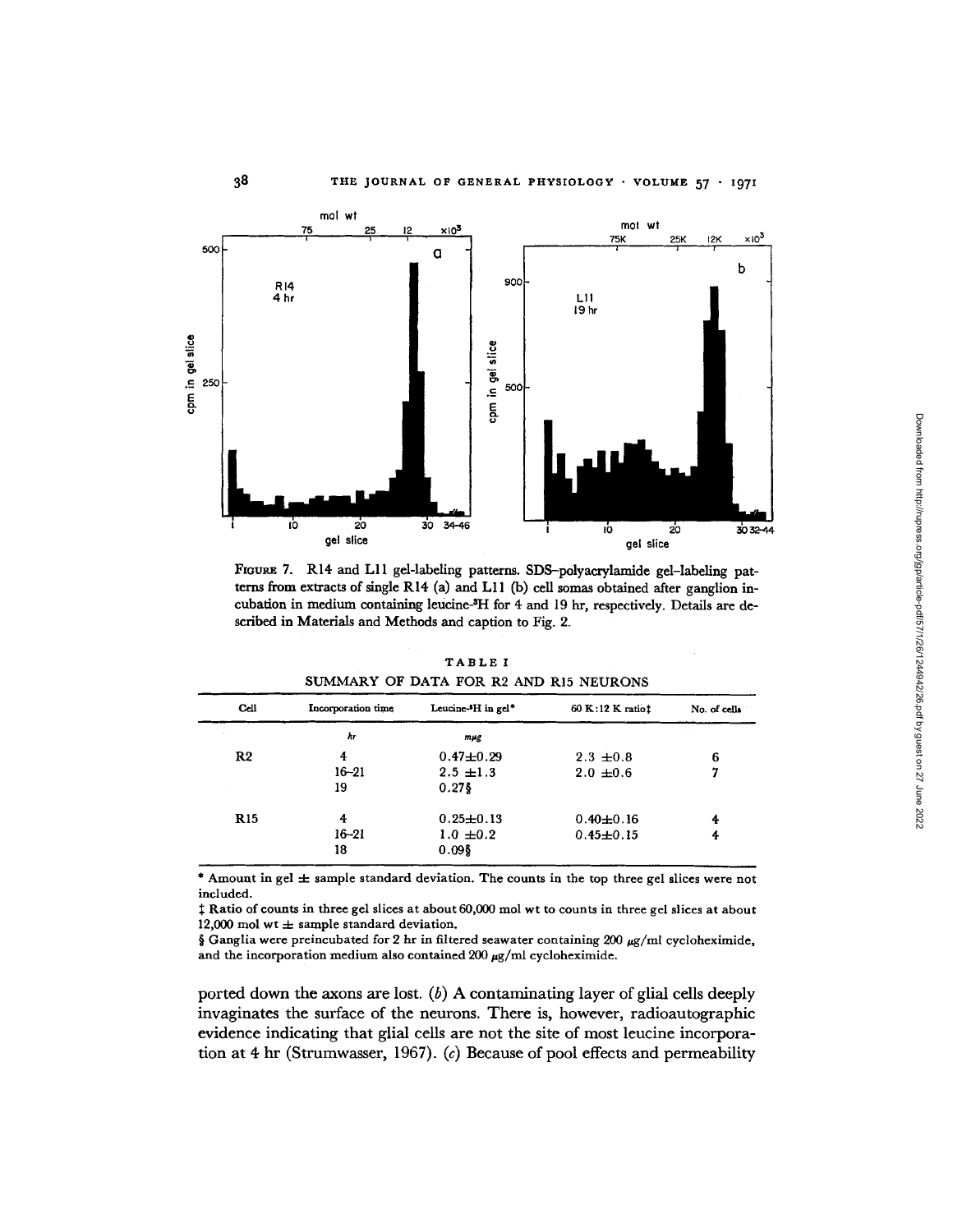differences, leucine-<sup>a</sup>H incorporation cannot be equated with total leucine incorporation. *(d)* There may be effects caused by removal of the ganglion from *Aplysia* prior to labeling (cut nerve trunks, etc.), but whole animal labeling experiments indicate that such effects are not large. *(e)* Significant, unincorporated leucine- ${}^{3}H$  is present in the top three or four slices. (f) Leucine-3H incorporation patterns in the gels do not correspond to total protein because of different relative amounts of leucine in different proteins. Experiments with other labeled amino acids show similar incorporation patterns, but with relative peak heights changed. (g) Unlike R2, the gel-labeling patterns for R15 appear quite different from the staining pattern shown in Fig. 1. There is little stain corresponding to the peak of labeled material at about 12,000 mol wt. It is tempting to conclude that such material either has a short half-life or is selectively transported out of the soma. Alternatively, the relative staining of the 12K peak polypeptide(s) may be weak, or the polypeptides may contain a large number of leucine residues. (That the latter is not a sufficient explanation is suggested by experiments involving other labeled amino acids.)

Why do two neurons in the same ganglion, R2 and R15, have such different incorporation patterns? A major difference between the neurons is that, as mentioned in the Introduction, R15 is neurosecretory, while R2 is not. However, there are two reasons why the 12K peak material may not be involved in neurosecretion. (a) Lll, which is not classed as neurosecretory (Frazier et al., 1967), has a gel-labeling pattern much more similar to R15 than to R2. *(b)* It is very unlikely that the 12K peak material in R15 is the neurosecretory product itself because it is aqueous insoluble. This is also true of the  $12K$  peak material in R14 and L11 (unpublished observations). An understanding of why  $R2$  and  $R15$  have such different incorporation patterns will require further experiments.

The experiments described above indicate the kind of information obtainable from *Aplysia* neurons using SDS-polyacrylamide gel electrophoresis. With this technique, one can begin to ask questions about the coupling of the synthesis of particular proteins to neuronal functions. Is there a connection between protein metabolism and electrical activity? Do rhythms (circadian, seasonal, etc.) of synthesis exist for certain proteins? What are the proteins which nerve cells synthesize in abundance?

*Received for publication 2 May 1970.*

I would like to acknowledge a Helen Hay Whitney Foundation postdoctoral fellowship. This research was aided by grants from the U.S. Public Health Service (NB07071), NASA (NGR-05-002- 031), and the American Heart Association, Inc. (69-1023).

I would like to thank Felix Strumwasser for helpful discussions and advice on techniques and for a critical reading of this paper.

I am indebted to Shelly Rempel for technical assistance and to James Gilliam for the design and construction of a number of useful devices.